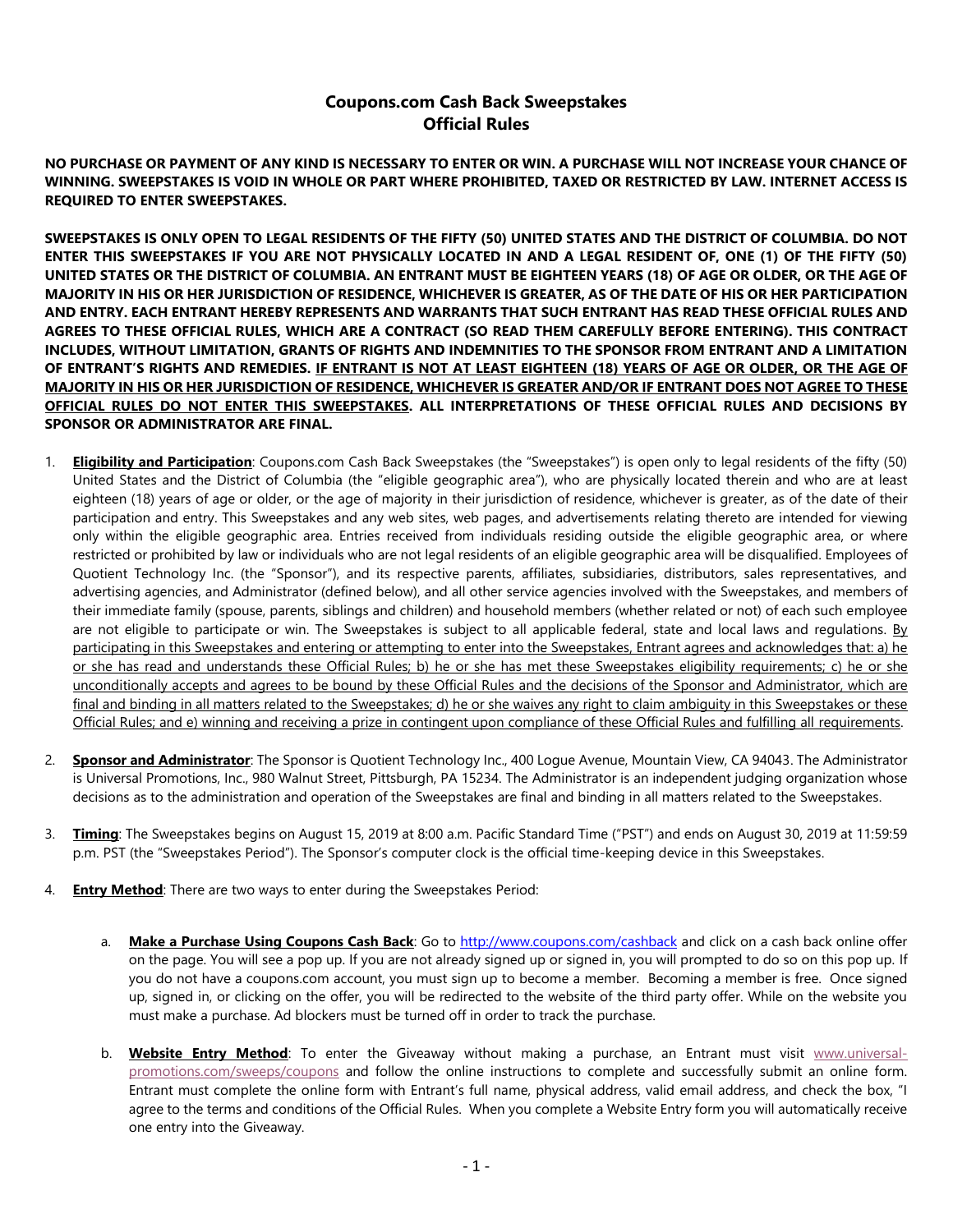- 5. **Limitations, Non-Authorized Means of Entry and Tampering**: **There is a limit of one (1) entry per Entrant for the Sweepstakes regardless of method of entry.** An entry obtained outside of an authorized, legitimate channel of method of entry as described in these Official Rules will be disqualified from Sweepstakes. Entrants are not permitted to use any automated, macro, script, robotic or other system(s) or program(s) to enter or otherwise participate in or disrupt this Sweepstakes. If it is discovered by the Sponsor or Administrator (using any evidence or other information made available to or otherwise discovered by Sponsor or Administrator) that any person has attempted, or has used any automated, macro, script, robotic or other system(s) or program(s) to enter or otherwise participate in or disrupt this Sweepstakes; then he or she may be disqualified from the Sweepstakes in the sole and absolute discretion of the Sponsor or Administrator. The use of automated software or unauthorized computer programs to register for Sponsor's Sweepstakes is prohibited. Sponsor reserves the right to disqualify any person found or suspected of, tampering with the entry process, or the operation of this Sweepstakes, or interferes with the proper entry of this Sweepstakes, or is acting in violation of these Official Rules, or is acting in a nonsportsmanlike or disruptive manner, or is acting with intent to annoy, abuse, threaten, or harass any other persons will be disqualified. **WARNING: ANY ATTEMPT BY AN INDIVIDUAL, WHETHER OR NOT AN ENTRANT, TO DELIBERATELY DAMAGE, DESTROY, TAMPER WITH OR VANDALIZE THIS SWEEPSTAKES OR INTERFERE WITH THE OPERATION OF THE SWEEPSTAKES, IS A VIOLATION OF CRIMINAL AND CIVIL LAWS AND SPONSOR RESERVES THE RIGHT TO SEEK DAMAGES AND DILIGENTLY PURSUE ALL REMEDIES AGAINST ANY SUCH INDIVIDUAL TO THE FULLEST EXTENT PERMITTED BY LAW**. Failure by the Sponsor or Administrator to enforce any provision of these Official Rules shall not constitute a waiver of that provision.
- 6. **Entry Screening, Entrant Verification and Restrictions:** Sponsor and Administrator reserve the right to screen entries, and in their sole discretion Sponsor and Administrator reserve the right, to disqualify and remove any entry it deems as failing to adhere to these Official Rules. Sponsor nor Administrator are obligated to notify Entrant of their actions to remove or disqualify any entry.

All entries and Entrants are subject to verification at any time and for any reason. The Sponsor and Administrator reserve the right, in their sole and absolute discretion, to require proof of compliance with these Official Rules, including without limitation, proof of identity and/or eligibility, in a form acceptable to Sponsor and Administrator (including without limitation, government issued photo identification) to participate in this Sweepstakes.

Entrants are not permitted to use another person's identity or another person's Email address, nor can an Entrant share the same Email address, to enter the Sweepstakes. If a person is found using another person's identity or Email address, he or she will be disqualified and ineligible to claim any prize. In case of a dispute as to the identity of an Entrant, entry will be considered to have been made by the authorized account holder of the Coupons.com App Account, identified with the entry submission, regardless of the person that submitted the entry. In the event of a dispute regarding entries received from multiple Entrants using or having the same Coupons.com App Account the authorized account holder of the Coupons.com App Account at the time of entry submission will be deemed to be the Entrant. Sponsor reserves the right to deem that the entry was submitted by the authorized account holder of the Coupons.com App Account. "Authorized Account Holder" is defined as the natural person who is assigned to a Coupons.com App account by Sponsor. In the event an Entrant wins a prize, and is later found to be in violation of these Official Rules, Entrant will be required to forfeit the prize or, if the violation is discovered after the prize winner has used or redeemed his or her prize, to reimburse Sponsor for the stated retail value (the "RV") of the prize listed in these Official Rules.

- 7. **Non Capture of Entry and Entry Errors:** In the event that for any reason whatsoever an Entrant's entry, or any portion thereof, is not captured in accordance with these Official Rules, whether through no fault of Entrant or otherwise, including but not limited to as a result of the effects of hackers or the failure of any electronic equipment, or human intervention, computer or cellular transmission, or network connections, any such attempted entry submissions will become null and void and Sponsor shall have no duty to advise Entrant, to allow Entrant to resubmit, or any liability for such failure in any respect; all of which Entrant hereby waives to the fullest extent permitted by applicable law. Specifically without limiting the generality of the foregoing, in addition Sponsor is not responsible for any lost, late, illegal, intercepted, incomplete, misdirected, damaged, destroyed, mutilated, unintelligible, or not received entries, or for errors, omissions, interruptions, deletions, defects, delays in operations, in transmissions of entries. All entries that are not captured for any reason whatsoever will be disqualified from the Sweepstakes. Proof of sending an entry will not be deemed to be proof of submission nor will it be deemed proof of receipt by Sponsor or Administrator.
- 8. **Drawing Date and Number of Prize Winners:** Administrator will conduct one random drawing on or about 9/20/2019 to select one (1) grand prize winner.
- 9. **Odds of Winning:** Odds of Winning will depend upon the number of eligible entries received during the Sweepstakes Period.
- 10. **Prizes**: One (1) grand prize will be awarded. Grand prize winner will three thousand dollars (\$3,000), awarded in the form of a check from Administrator. The total value of all prizes being awarded is three thousand dollars (\$3,000). Prize winner must accept the prize being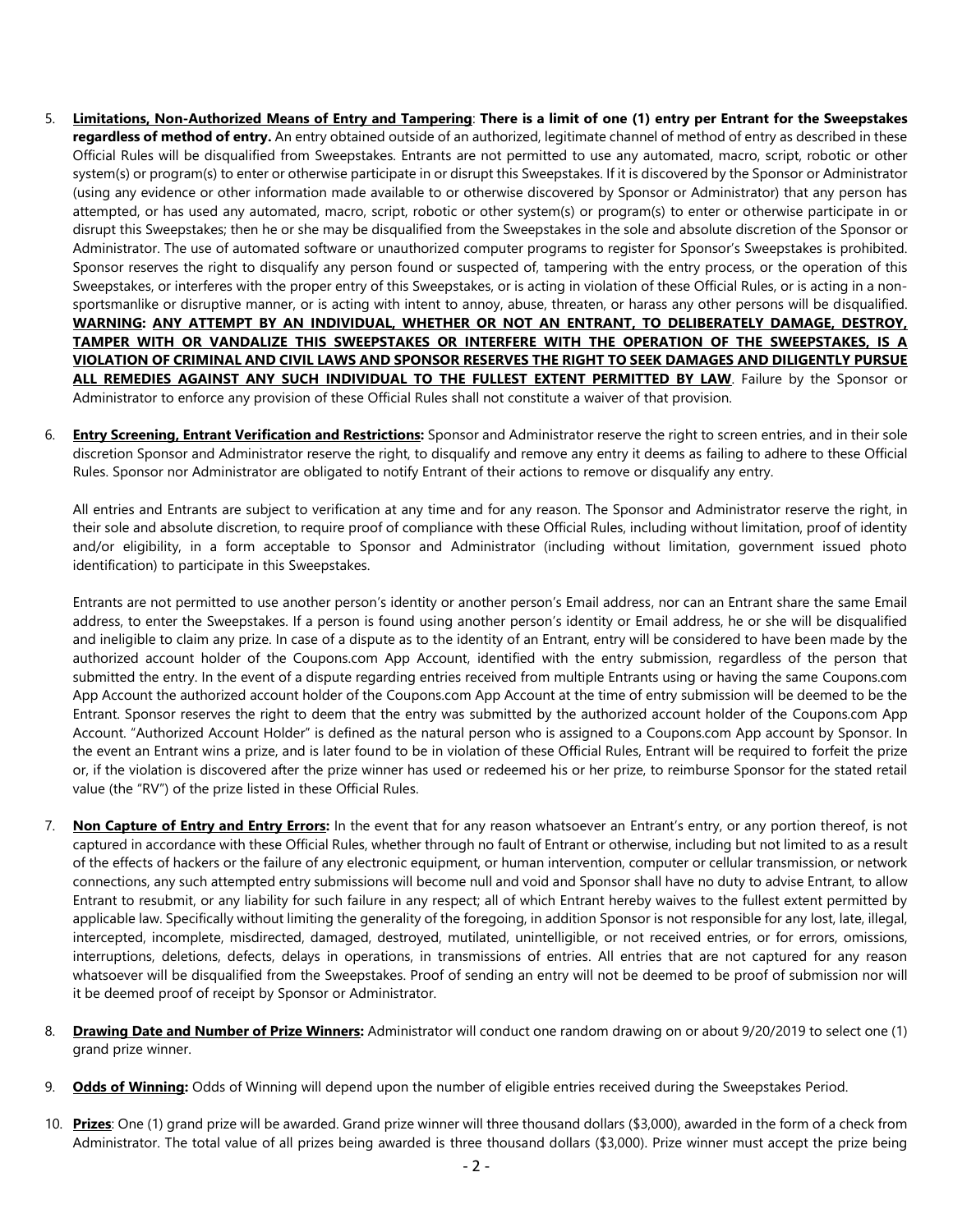awarded or prize may be forfeited and may be awarded to alternate prize winner. Terms and conditions may apply to claiming a prize. Prizes are non-transferable in whole or in part except at the discretion of the Sponsor. No substitution of prize, except at the discretion of Sponsor, in which case a prize of equal or greater value will be awarded. Sponsor reserves the right, to substitute a prize (or component thereof) of equal or greater value for any reason whatsoever. Prize winner shall bear all risk of loss or damage to prize upon being awarded and Sponsor does not have any obligation or responsibility to replace prize if lost, damaged or stolen. Sponsor is not responsible for any fees, costs, or additional charges that may result from an Entrant and/or prize winner participating in the Sweepstakes or being awarded and receiving and using a prize. Prizes will be fulfilled within four (4) to six (6) weeks after prize winner is finalized. Shipped prizes will not be insured. Sponsor nor Administrator will assume any liability for a lost, damaged or misdirected prize.

- 11. **Additional Sweepstakes Entry Conditions:** Once an entry is submitted, it cannot be deleted, canceled or modified by an Entrant. Entrant grants to Sponsor, or any representative acting on behalf of Sponsor the right to use all information related to the Sweepstakes, for marketing purposes, administration of Sweepstakes, or any other purpose Sponsor believes may be of interest to Entrant about products and services offered by Sponsor, unless prohibited by law. Sponsor assumes no liability for any entries submitted into the Sweepstakes that violate these Official Rules. Sponsor is not responsible for any changes in an Entrant's contact information nor is Sponsor or Administrator responsible for the inability of a potential prize winner to receive notification by Sponsor or Administrator. If for any reason whatsoever data is not available to contact a potential prize winner, his or her entry will become null and void and the potential prize winner will be disqualified from the Sweepstakes.
- 12. **Submitted Entries and Sponsor's Rights to Entries:** By participating and submitting an entry, Entrant agrees that Entrant's entry submission is gratuitous and is made without restriction, and will not place Sponsor under any obligation that Sponsor is free to disclose the entry on a non-confidential basis to anyone, without any compensation to Entrant. Entrant further grants to Sponsor and its affiliated companies the unconditional and perpetual right and permission to encode, store, copy, transmit, publish, post, broadcast, display, publicly perform, adapt, modify, create derivative works of, exhibit, and otherwise use the entry (with or without Entrant's name) in any media now known or later developed throughout the world for any purpose, without limitation, and without additional review, compensation, or approval from Entrant or any other party on Entrant's behalf. Entries become the sole property of the Sponsor and may not be acknowledged or returned. Entrants and prize winners acknowledge and agree their entries become the property of the Sponsor, which thereby has the right to promote and otherwise use the entries in any way Sponsor sees fit as permitted by law.
- 13. **Potential Prize Winner Notification and Requirements to Become a Prize Winner**: Prize winner will be considered a potential prize winner until Administrator confirms his or her prize winner status. Entrant acknowledges and grants Sponsor the ability in its sole discretion to announce the names or any identifiable information of an Entrant/potential prize winner on its Website, or in any other form of public communication. Administrator will notify the potential prize winners by email with instructions. Administrator will notify the potential prize winner using the email address he or she used to register for Coupons.com App. In the event it is determined that there are multiple prize winners from the same household regardless if a potential prize winner has been declared a prize winner, the first potential eligible prize winner to respond to Administrator's email instructions will be declared the prize winner from that household, provided he or she has met the eligibility requirements and agrees to be bound to these Official Rules. In the event the potential prize winner fails to adhere to Administrator's email instructions, the potential prize winner may be disqualified from the Sweepstakes and ineligible to claim a prize or receive any type of compensation. In Sponsor's or Administrator's sole discretion, a selected entry of a potential prize winner will be disqualified from the Sweepstakes and not eligible to receive a prize if a potential prize winner: a) is unreachable or unresponsive to notification or attempted notification; or b) declines or cannot accept, receive or use the prize or any component of the prize for any reason; or c) does not meet eligibility requirements; or d) has failed to comply with these Official Rules; or e) submits a response after the allocated response by date. If a potential prize winner or a declared prize winner is disqualified from the Sweepstakes for any reason whatsoever, he or she will be required to forfeit the prize without compensation of any kind. Sponsor and Administrator reserve the right to modify the notification process. Prize winners must continue to comply with the Official Rules and receiving a prize is contingent upon abiding and accepting the Official Rules and fulfilling all of Sponsor's or Administrator's instructions.
- 14. **Prize Winner Release of Publicity Rights**: By accepting a prize, prize winner agrees to allow Sponsor and/or a representative acting on Sponsor's behalf the perpetual right to use prize winner's name, geographical information, photos, videos and/or likeness, and comments for Sweepstakes, trade, commercial, advertising and publicity purposes, at any time or times, by any and all means, devices, processes and technology, and in all language and in all media, now known or hereafter invented, contemplated or devised, including, without limitation, the internet, television, film, video cassettes, video discs and other audio-video devices, and radio broadcast and print publications for advertising, promotional, regulatory compliance and/or other purposes related to Sweepstakes without notice to prize winner, without credit and without compensation or obligation except where prohibited by law.
- 15. **Release and Limitations of Liability: BY PARTICIPATING IN THIS SWEEPSTAKES ENTRANTS, PRIZE WINNERS, AGREE TO RELEASE, INDEMNIFY, DEFEND AND HOLD HARMLESS SPONSOR, ADMINISTRATOR, AND THEIR PARENT COMPANIES, SUBSIDIARIES, AFFILIATES, PARTNERS, REPRESENTATIVES, AGENTS, SUCCESSORS, ASSIGNS, EMPLOYEES, OFFICERS AND DIRECTORS**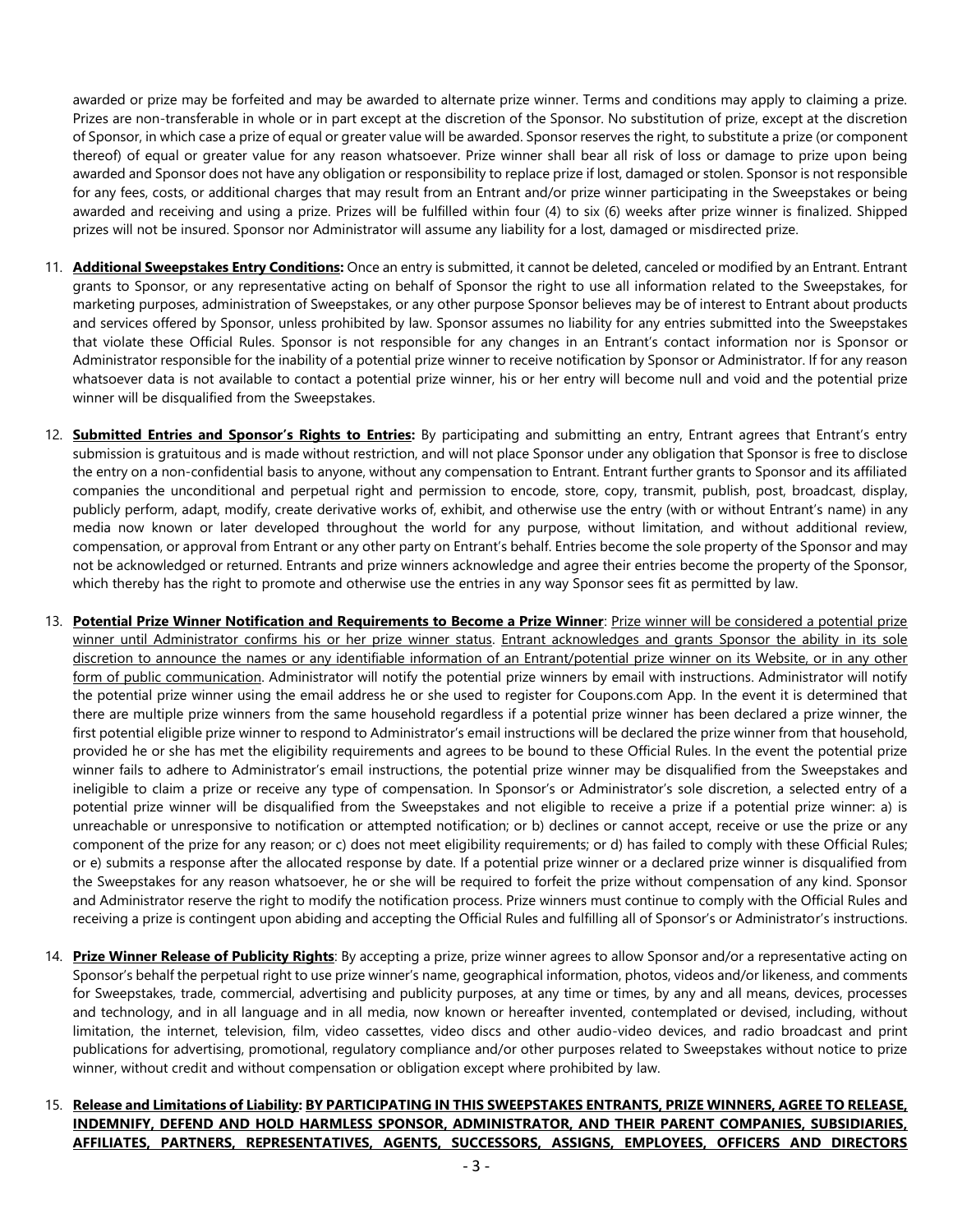**(COLLECTIVELY, THE "RELEASED PARTIES") FROM ANY AND ALL LIABILITY FOR ANY INJURIES (INCLUDING EMOTIONAL DISTRESS), FROM ANY AND ALL CAUSE OF ACTION, LIABILITIES, SUITS, CLAIMS INCLUDING BUT NOT LIMITED TO, THIRD PARTY CLAIMS THAT MAY BE MADE AGAINST ENTRANTS, AND CLAIMS ARISING OUT OF OR RELATING TO ACCEPTANCE, RECEIPT, POSSESSION OR USE/MISUSE OF ANY PRIZE, OR ANY PUBLICITY OR OTHER PUBLIC EXPOSURE OF ENTRANT, INCLUDING WITHOUT LIMITATION, CLAIMS CONCERNING INFRINGEMENT OR INVASION OF ENTRANT'S PRIVACY OR PUBLICITY RIGHTS, OR DEFAMATION, OR ACTS UNDERTAKEN IN PREPARATION FOR, OR PARTICIPATION IN, THE SWEEPSTAKES, AND LOSSES AND/OR DAMAGES OF ANY KIND TO PERSONS, INCLUDING DEATH, OR PROPERTY ARISING IN WHOLE OR IN PART, DIRECTLY OR INDIRECTLY, FROM ANY PRIZE OR RESULTING FROM AWARDING, ACCEPTANCE, NOTIFICATION, POSSESSION, USE, MISUSE, LOSS OR MISDIRECTION OF ANY PRIZE OR RESULTING FROM PARTICIPATING OR INABILITY TO PARTICIPATE IN THIS SWEEPSTAKES PROMOTION OR ANY SWEEPSTAKES PROMOTION OR PRIZE RELATED ACTIVITIES**. **ENTRANT ASSUMES LIABILITY FOR INJURIES CAUSED OR CLAIMED TO BE CAUSED BY PARTICIPATING IN THE SWEEPSTAKES, OR BY THE ACCEPTANCE, POSSESSION, USE OF, OR FAILURE TO RECEIVE ANY PRIZE.** The Released Parties shall not have any obligation, responsibility or liability, including but not limited to any responsibility to provide compensation or award any prize to Entrants, with regard to: (1) Entries that are forged, falsified or altered or contain inaccurate information or do not comply with or violate these Official Rules; (2) Entries and/or notifications that are lost, late, incomplete, illegible, unintelligible, unrecorded, damaged, garbled, or misdirected, for errors, omissions, interruptions, deletions, defects or delays in operations or transmission of information, in each case whether arising by way of technical or other failures or malfunctions of computer hardware, software, communication devices or transmission lines or data corruption, theft, destruction, unauthorized access to, or alteration of, entry materials, loss or otherwise; (3) Electronic communications which are undeliverable as a result of any form of active or passive filtering of any kind, or insufficient space in an Entrant's e-mail account to receive e-mail messages; failures or malfunctions of phones, phone lines or telephone or data transmission systems; interrupted or unavailable network, server or other connections; any error omission, interruption, defect or delay in any transmission or communication; traffic congestion on the Internet or any technical problem; (4) Any technical or human errors resulting in errors of printing of Sweepstakes offer, administration of Sweepstakes, potential prize winner Sweepstakes notification, announcement of Sweepstakes prize winner and/or prizes, or any errors of any kind that may result in the selection and notification of a prize winner; (5) Entrants who have committed fraud or deception in entering or participating in the Sweepstakes or claiming a prize; (6) Any inability of a prize winner to accept the prize in whole or in part for any reason whatsoever; (7) If a prize cannot be awarded to a prize winner due to delays or interruptions due to Acts of God, natural disasters, threats of or actual terrorism, weather, war, fire, labor dispute or strike, civil disturbance, riot, transportation interruption or any similar event or cause beyond the Released Parties reasonable control; (8) Human error, unauthorized human intervention, inaccurate or non-capture or mis-entry of any information and/or of an entry; and (9) Any Entrant, prize winner or any other person for damage to such person's computer or its contents or mobile device. Entrant, prize winner acknowledge that he or she will release and hold harmless Released Parties from any liabilities, and for but not limited to any claims or causes of action based on publicity rights, defamation or invasion of privacy and the condition and features of a prize. Sponsor reserves the right to correct any errors pertaining to this Sweepstakes for any reason whatsoever. If for any reason whatsoever the Sweepstakes (in whole or in part) is not capable of running as planned due to but not limited to, computer virus, worm, bug, tampering, hacking, unauthorized intervention, fraud, technical difficulties or failures or any other causes which in the sole opinion of Sponsor, could corrupt or affect the administration, security, integrity, fairness, or proper conduct of this Sweepstakes, the discretion of only the Sponsor, reserves the right to cancel, modify, suspend or terminate the Sweepstakes and determine prize winner from entries already received or as otherwise deemed fair and equitable by Sponsor.

- 16. **Disputes**: Except where prohibited, by participating, Entrant, prize winner agrees that all issues and questions concerning the construction, validity, interpretation, administration, and enforceability of the Official Rules, or the rights and obligations of an Entrant, prize winner and Sponsor shall be governed by and construed exclusively in accordance with the laws of the state of California without giving effect to any principles of conflicts of law of any jurisdiction and that: (1) any and all disputes, claims, and causes of actions arising out of, or connected with the Sweepstakes, shall be resolved individually, without resort to any form of class action; (2) any and all claims, judgments and awards shall be limited to actual out-of-pocket costs incurred, including costs associated with participating, but in no event attorney's fees; and (3) under no circumstances will any Entrant, prize winner be permitted to obtain awards for and hereby waives all rights to claim punitive, incidental and consequential damages and any other damages, other than for actual out-of-pocket expenses, and any and all rights to have damages multiplied or otherwise increased. By entering the Sweepstakes, all participants agree to be subject to jurisdiction in the Federal and State courts of California and agree that all disputes relating in any way to this Sweepstakes must be resolved in the courts of California. Entrants and prize winner agrees not to raise the defense of forum non conveniens.
- 17. **Severability and Headings:** If any provision of these Official Rules is found to be unlawful, void, or for any reason unenforceable, then that provision shall be deemed severable from these Official Rules and shall not affect the validity and enforceability of any remaining provisions. Headings are used in these Official Rules solely for convenience of reference, and shall not be deemed to affect in any manner the meaning or intent of these Official Rules or any provision hereof.